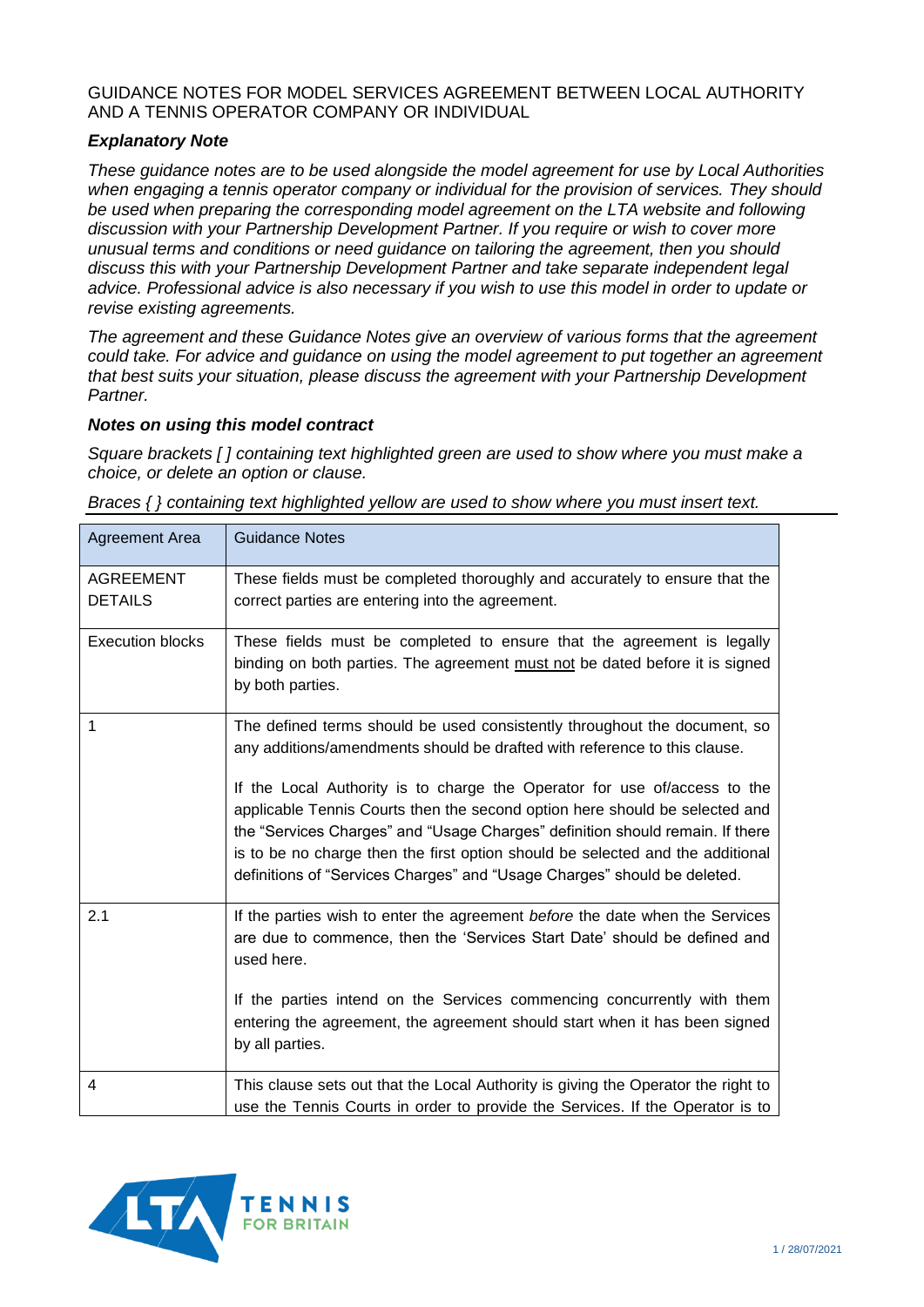|              | have sole use of the Tennis Courts, then the "exclusive" option should be<br>selected. If this is not the case, then the "non-exclusive" option should be<br>selected.                                                                                                                                                                                                                                                                                                                                                                             |
|--------------|----------------------------------------------------------------------------------------------------------------------------------------------------------------------------------------------------------------------------------------------------------------------------------------------------------------------------------------------------------------------------------------------------------------------------------------------------------------------------------------------------------------------------------------------------|
|              | If the parties agrees that the Local Authority is going to do/be responsible for<br>anything else under this Agreement then details of this should be set out here.                                                                                                                                                                                                                                                                                                                                                                                |
| 5            | In many cases, the Local Authority is responsible for the long-term renovation<br>of the facilities - this approach ensures that any money generated sits with<br>the L.A. adding financial security. We have drafted this clause so that it is<br>flexible and can be tailored to suit arrangements on a case-by-case basis.                                                                                                                                                                                                                      |
|              | The parties should tailor these provisions so that they accurately reflect the<br>responsibilities that each party shall bear in respect of tennis court/venue<br>maintenance and refurbishment, including in relation to cost.                                                                                                                                                                                                                                                                                                                    |
| 5.9 and 5.10 | All Local Authorities must complete LTA Venue Registration for any parks<br>sites they operate and complete any payment required. However the cost of<br>doing so may either be built in to or charged in addition to the fees laid out in<br>Schedule 2.                                                                                                                                                                                                                                                                                          |
| 6            | This clause governs how the parties will manage any personal data that is<br>collected, processed and/or shared in the course of carrying out the Services<br>and/or in the course of fulfilling their obligations under the agreement.                                                                                                                                                                                                                                                                                                            |
|              | The first option, drafted as clauses 6.1 and 6.2, should be used where no<br>personal data will be shared between the parties in respect of the<br>agreement/Services.                                                                                                                                                                                                                                                                                                                                                                             |
|              | The second option, drafted as clauses 6.3 to 6.13 (inclusive) and inclusive of<br>Schedule 4, should be used where the parties will be sharing personal data<br>and/or the Operator will be processing personal data on behalf of the Client.                                                                                                                                                                                                                                                                                                      |
|              | <b>IMPORTANT:</b> If you are unsure about whether Clause 6 ('Data<br>protection') reflects how the parties are to share personal data, we<br>advise you to seek professional, independent legal advice.                                                                                                                                                                                                                                                                                                                                            |
| 9            | This clause limits each party's liability. Limiting liability is a two-stage process<br>- firstly, the clause tries to exclude as much liability as possible, and then, if<br>any liability does arise, then it limits it to something "reasonable". That specific<br>limit is set out at clause 9.3, which states that each party's liability will be<br>limited to a specific figure which is yet to be confirmed. What is "reasonable"<br>is not clearly defined at law, so you will need to consider this and insert an<br>appropriate figure. |
|              | A good starting point is often to look at the amount of money changing hands.<br>However, thought should also be given to what risks are involved and<br>possible liabilities, and, most importantly, any insurance cover the parties                                                                                                                                                                                                                                                                                                              |